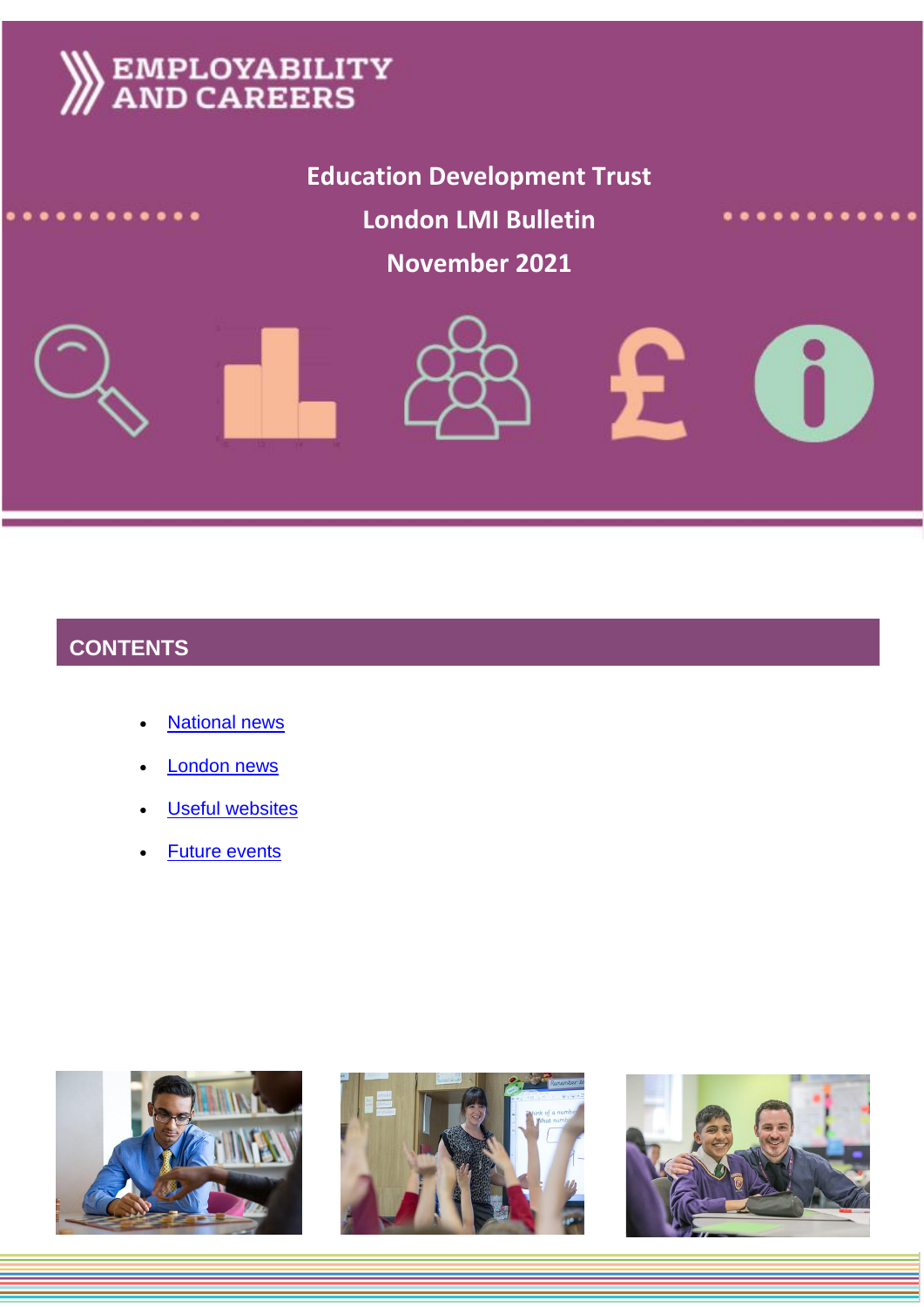## <span id="page-1-0"></span>**NATIONAL NEWS**

#### **[National Labour Market overview from ONS for October 2021](https://www.ons.gov.uk/employmentandlabourmarket/peopleinwork/employmentandemployeetypes/bulletins/uklabourmarket/october2021)**

The most recent data show the labour market continuing to recover.

- The number of job vacancies in July to September 2021 was a record high of 1,102,000, an increase of 318,000 from its pre-pandemic (January to March 2020) level; this was the second consecutive month that the three-month average has risen over one million. All industry sectors were above or equal to their January to March 2020 pre-pandemic levels in July to September 2021, with Accommodation and food service activities increasing the most, by nearly 50,000 (59%).
- Unemployment is 1,510,000 down by 40,000 on last month's figures
- The ONS claimant figure for unemployed is 2,112,800 down by 51,100 on last month.
- Youth unemployment (including students) is 498,000 and has fallen by 40,000 on the quarter.
- The number of vacancies Jul Sep 2021 rose to 1,102,000 from the previous quarter (340,000).
- There are now 1.5 unemployed people per vacancy
- The employment rate is 75.3% (up by 0.1 percentage points on last month).

#### **[Pret a Manger expansion plans](https://www.business-live.co.uk/retail-consumer/pret-manger-open-200-more-21639826)**

Restaurant chain Pret a Manger have announced they are to open 200 new restaurants across the UK over the next two years.

#### **[Aldi creating jobs with new stores](https://www.insider.co.uk/news/aldi-create-2000-new-jobs-25080768)**

Aldi have revealed plans to create over 2,000 new jobs and open 100 new shops over the next two years.





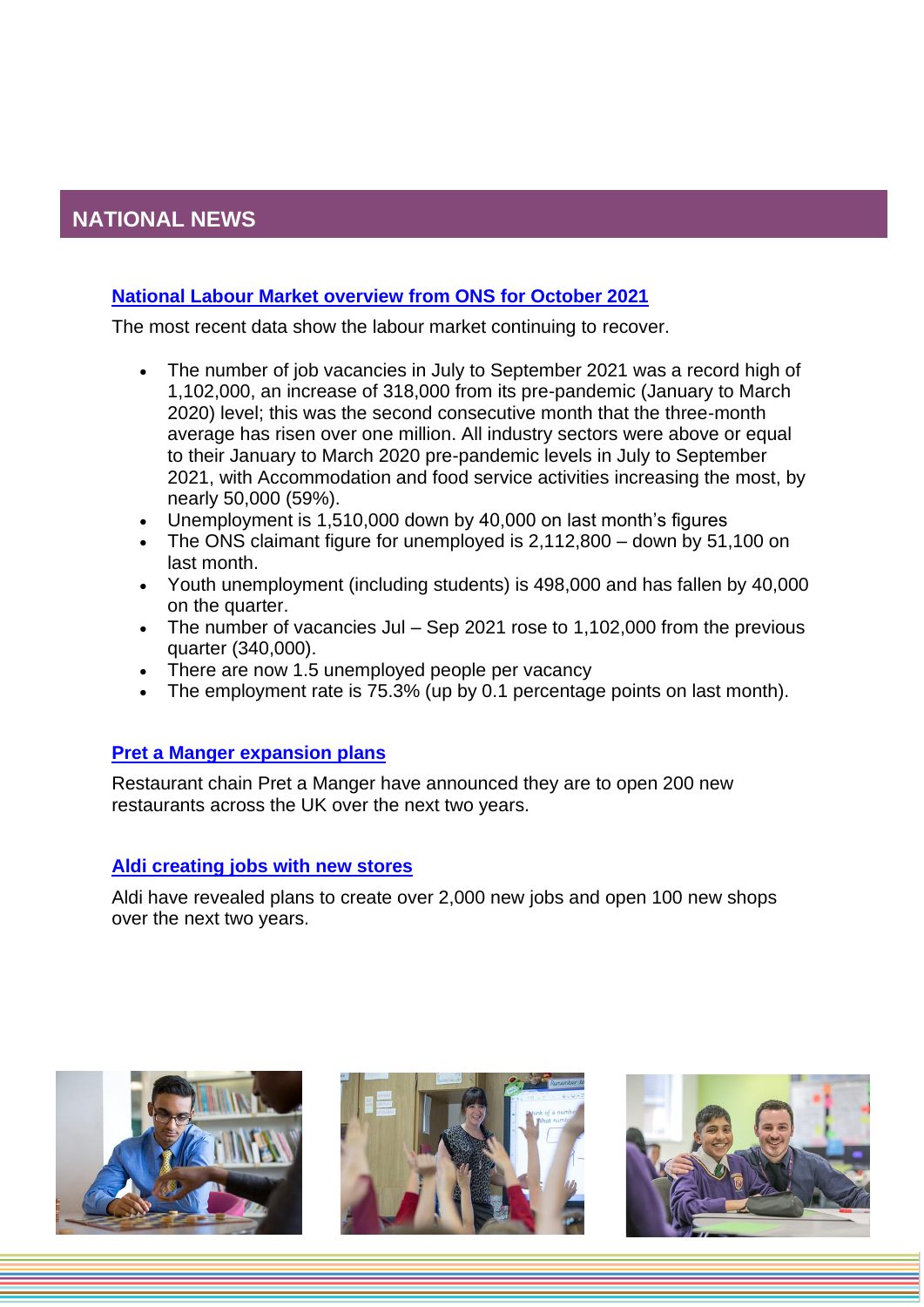#### **[More apprenticeships to be made available](https://www.wired-gov.net/wg/news.nsf/articles/DNWA-C6TLCE)**

HM Treasury have announced more apprenticeships are to be available. Large businesses will be able to easily pledge funds to smaller businesses through a new government service, to help create and recruit for more apprenticeship opportunities.

The [online service](https://www.gov.uk/guidance/transferring-your-apprenticeship-levy-to-another-business?utm_source=pressnotice130921&utm_medium=pressnotice&utm_campaign=summerreleases21) launched in September to make it easier for large employers that pay the Apprenticeship Levy to spend their levy funds.

Large employers can already transfer up to 25% of their annual levy pot to support other employers to take on apprentices. Many employers have already taken advantage of this opportunity including Amazon, Co-op and Lloyds Banking to support other businesses with a funding boost.

#### **[The impact of AI on UK employment and the demand for skills](https://assets.publishing.service.gov.uk/government/uploads/system/uploads/attachment_data/file/1023590/impact-of-ai-on-jobs.pdf)**

According to this report AI and related technologies should not cause mass technological unemployment, but the analysis suggests that they may well lead to significant changes in the structure of employment across occupations, sectors and regions of the UK. The effects may be relatively small over the next five years but could become more material over the next 10 - 20 years. Analysis also suggests that these technological changes may also add to income inequalities which may tend to favour people with higher education and skills levels, who also tend to have higher earnings levels.

#### **[Plan for Jobs](https://www.gov.uk/government/news/500-million-plan-for-jobs-expansion)**

The government have pledged £500 million to expand the [Plan for Jobs,](https://www.gov.uk/government/news/500-million-plan-for-jobs-expansion) announced last month, which is designed to support young people aged 16 - 24 on universal credit to benefit from the Kickstart Scheme (extended to March 2022) and help for those on the lowest wages.

#### **[Huge UK shortage of Registered Nurses](https://amp.theguardian.com/society/2021/oct/09/nursing-crisis-sweeps-wards-as-nhs-battles-to-find-recruits)**

The Guardian reports on the number of nursing vacancies unfilled within the UK, revealing that there are around 39,000 vacancies for registered nurses. The government has set a target to increase the number of NHS nurses by 50,000 by 2025.

#### **[Amazing Apprenticeships –](https://amazingapprenticeships.com/resource/parents-and-carers-pack-october-21/) Parents' Packs**

The October parents' packs are available on the Amazing Apprenticeships website.





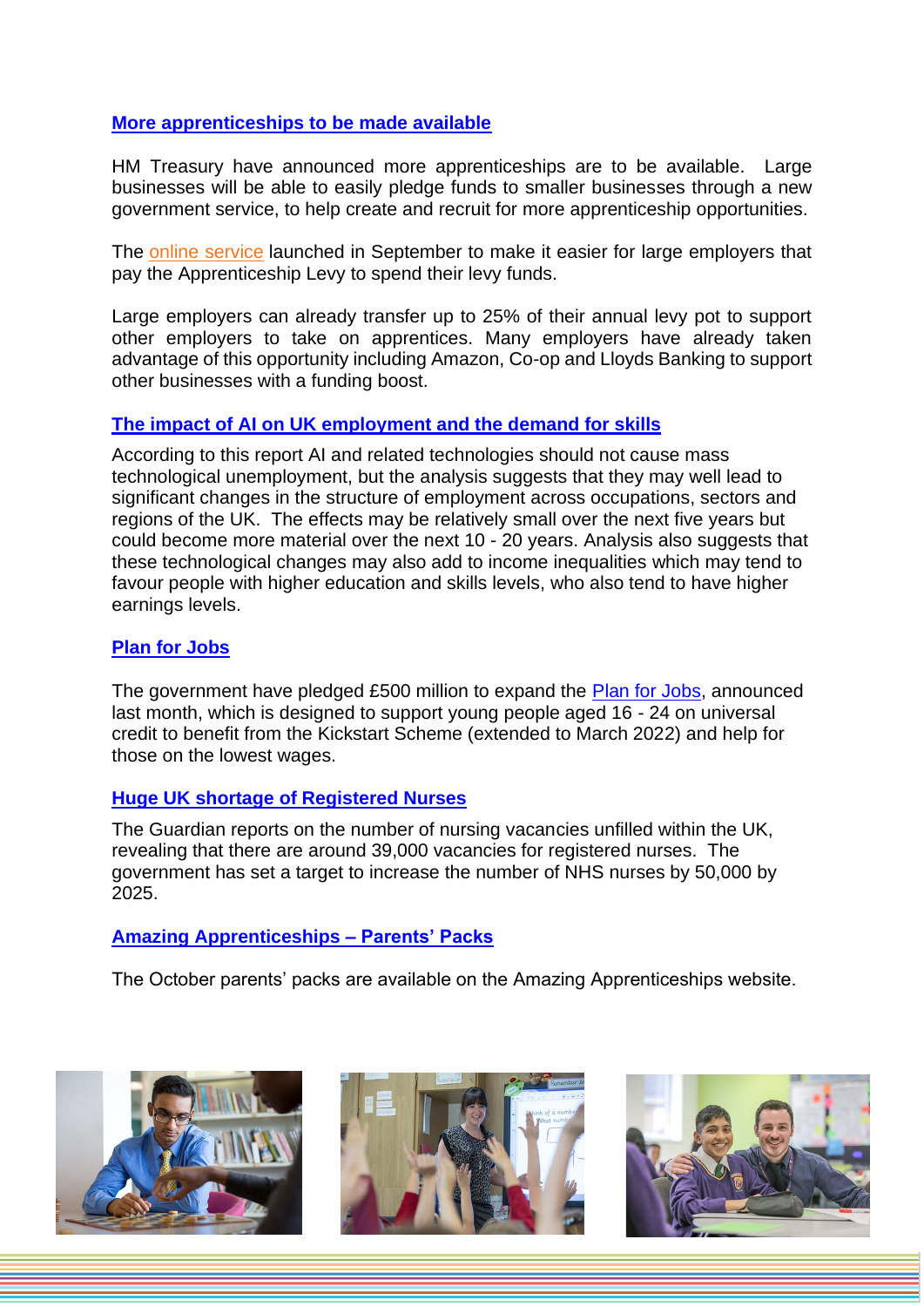#### **[Highest number of vacancies since 2001](https://www.bbc.co.uk/news/business-58881124)**

The BBC report on a new record high in the number of job vacancies as figures show 1.1 million vacancies between July and September according to ONS. The largest increase was for the retail and motor vehicle sector.

#### **[Domino's recruitment drive](https://www.bbc.co.uk/news/business-58910124)**

Domino's Pizza chain have announced they intend to hire over 8,000 drivers in the UK and Ireland for seasonal work in the lead up to Christmas. Domino's have stressed that most jobs are permanent.

#### **[Travelodge recruitment drive](https://www.plymouthherald.co.uk/news/uk-world-news/travelodge-recruiting-750-people-across-5955968)**

Travelodge's autumn recruitment drive aims to fill 750 vacancies across the UK. Positions include posts for receptionists, bar staff and managers and the company are offering both full and part-time positions with flexible working hours.

#### **[Care sector needs more people](https://www.bbc.co.uk/news/health-58884651)**

Analysis from Skills for Care finds that the care sector has more jobs unfilled than before the pandemic, with over 100,000 posts to fill across the UK. Job retention is also proving to be a problem. The government are providing extra funding and planning a regular recruitment drive to counteract the issue.

#### **[Encouraging young people to embark on an Engineering career](https://teweek.org.uk/)**

Tomorrow's Engineer week which runs from 8 -12 November, aims to challenge outdated perceptions of engineering by highlighting to young people that engineering is a creative, problem-solving, exciting career that improves the world around us. This year, it places an emphasis on demonstrating how engineering careers can contribute to tackling climate change and achieving net-zero carbon emissions.

For more information and resources visit: [www.teweek.org.uk.](http://www.teweek.org.uk/) For more information on enthusing students to take up in green engineering see [link.](https://www.tes.com/news/spark-pupil-interest-green-engineering-jobs-schools-climate-change-design-technology)





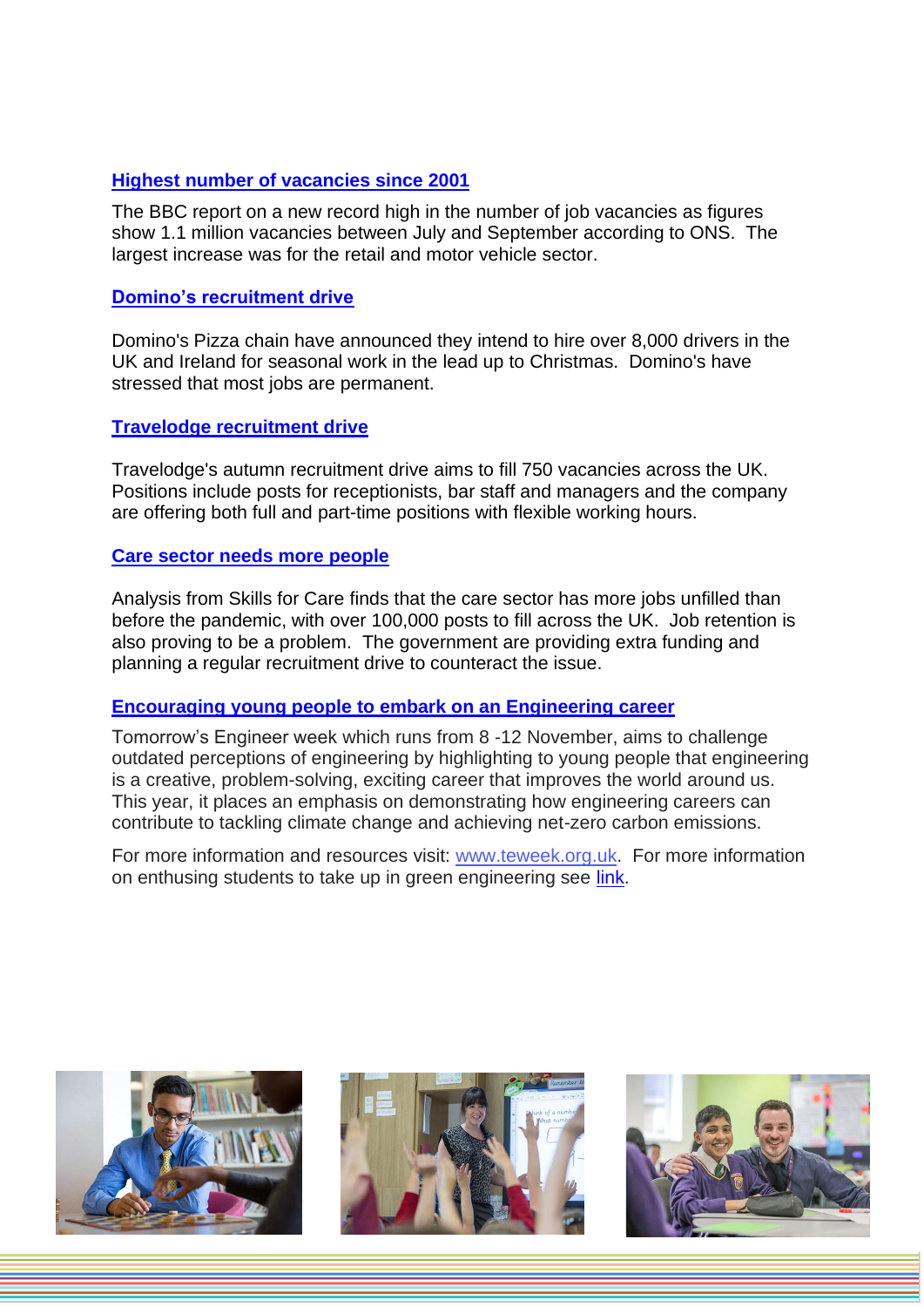### <span id="page-4-0"></span>**LONDON NEWS**

#### **[Hundreds of postal workers needed in lead up to Christmas](https://www.mylondon.news/lifestyle/hundreds-royal-mail-temporary-christmas-21791356.amp)**

Hundreds of temporary posts are available with the Royal Mail across the UK, but particularly in London, as the build up to Christmas looms. A generous hourly pay is also on offer.

**The occupations with the most online vacancies in the last 30 days from 1 – 30 November (no link)<sup>1</sup>**

A snapshot report on the occupations with the most online vacancies in the last 30 days. Software Developers/Engineers are in the highest demand with 7,434 vacancies across the City and Greater London.



<sup>1</sup> Labour Insight (Burning Glass Technologies)





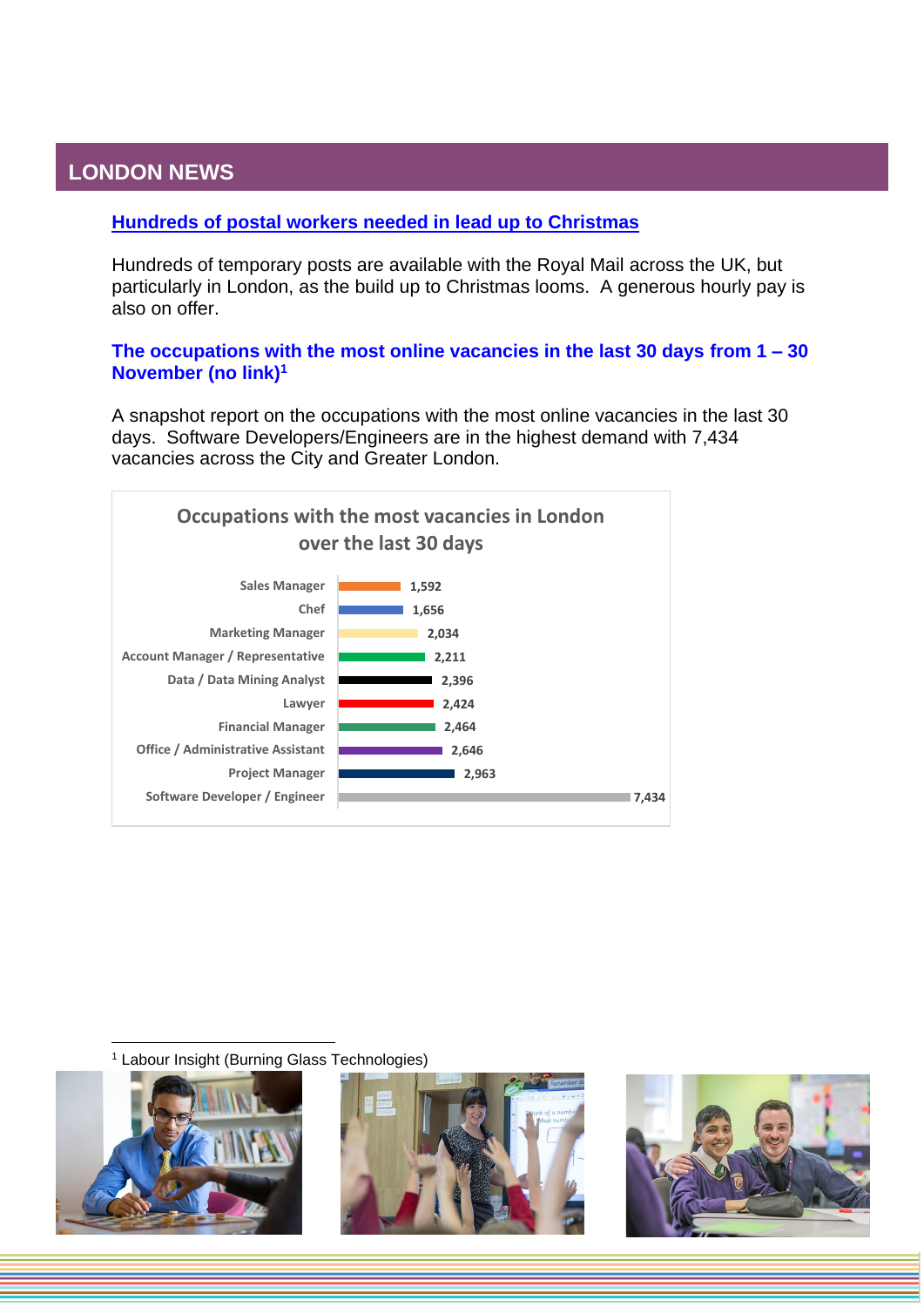# <span id="page-5-0"></span>**USEFUL WEBSITES**

- Teaching in FE <https://www.teach-in-further-education.campaign.gov.uk/>
- Amazing Apprenticeships have launched a new short film which turns the spotlight on apprentices and their employers. They have also produced some new factsheets on apprenticeships <https://amazingapprenticeships.com/resources/>
	- HGV training <https://logistics.org.uk/skills> [www.rha.uk.net/backtodriving](http://www.rha.uk.net/backtodriving)
- Flexible working Home [Find Your Flex](https://jobs.findyourflex.co.uk/)

# <span id="page-5-1"></span>**FUTURE EVENTS**

- **[London Technology and Engineering Careers Fair](https://www.eventbrite.co.uk/e/london-engineering-technology-careers-fair-2021-tickets-138958884765?aff=ebdssbdestsearch)** Conway Hall, Holborn Wednesday 3rd November 2021 - 12-3.30pm
- **[Traineeships](https://us02web.zoom.us/webinar/register/WN_ipWJgt_bR2SI5kiB98aNvg)** webinar 3rd November 2021 3.00 pm 4.00 pm Hear about traineeships as an option for 16 - 24 year olds
- **[Higher Technical Qualifications webinar](https://us02web.zoom.us/webinar/register/WN_UtBewJLkQhW8eKWgmUewvg)** 8th December 3.30 pm 4.15 pm. Learn all about Higher Technical Qualifications and their value as alternative options for school-leaves (aged 18+)





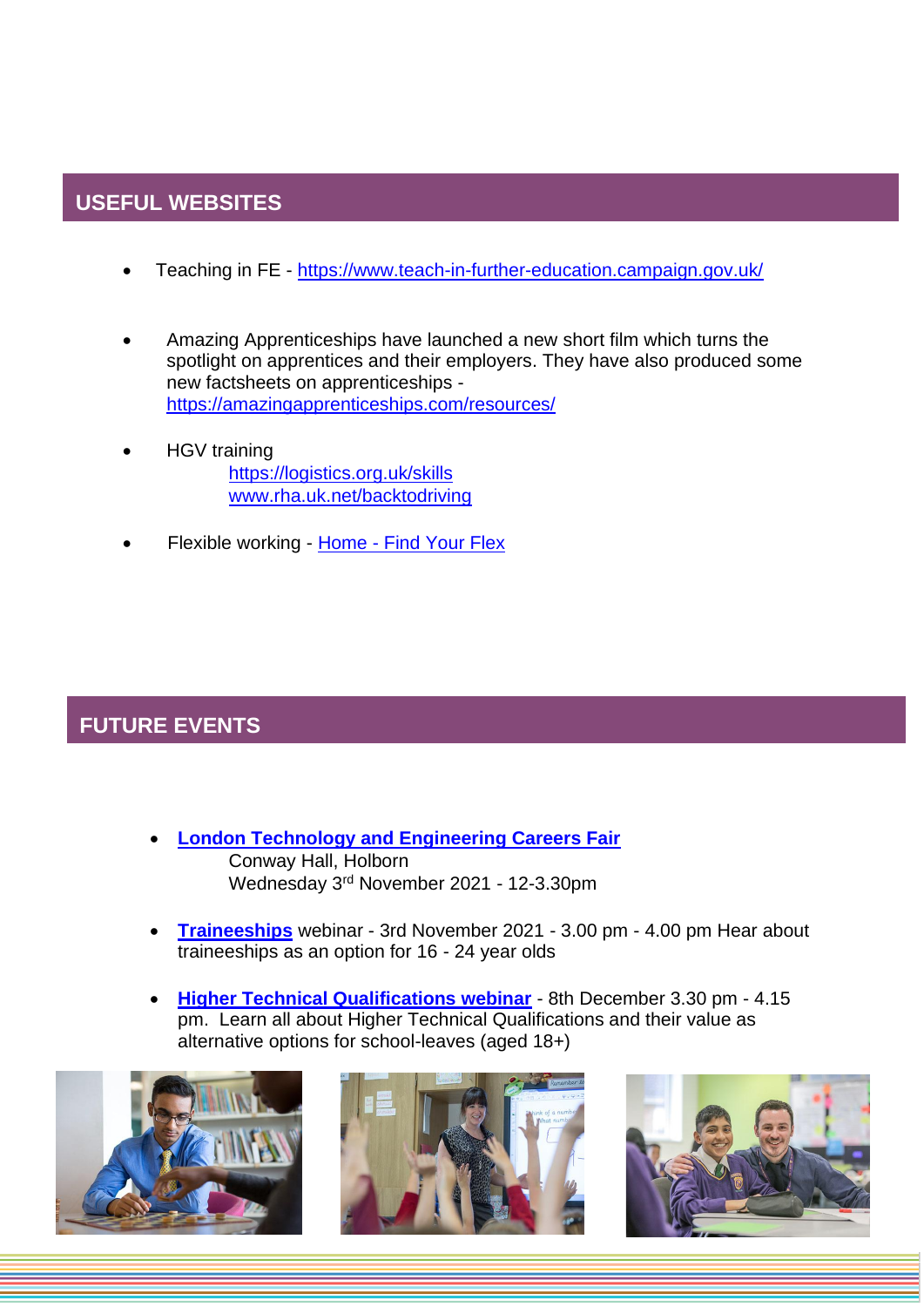• Tomorrow's Engineers Week - **[www.teweek.org.uk](http://www.teweek.org.uk/)**



• Three CPD sessions are available from Maritime Careers. These are:

4 th November - Workboats with SERCO and Border Force - Serco maritime Services [https://www.serco.com/eu/sector](https://protect-eu.mimecast.com/s/DS7kCnxp4C7J3BXH9vylc?domain=serco.com)[expertise/defence/maritime-services](https://protect-eu.mimecast.com/s/DS7kCnxp4C7J3BXH9vylc?domain=serco.com) will be talking about careers with them, supporting the movement of Royal Navy Ships in harbours around the UK. Border Force will be talking about working with them in their maritime division. (Apprenticeships available)

7<sup>th</sup> December - Ports and Harbours with the British Ports Association

9<sup>th</sup> November - Water Sports careers and careers as instructors with the Royal Yachting - <https://www.rya.org.uk/> are delivering this session on water sport careers and careers as instructors. (Apprenticeships available)

For more information visit: [https://www.maritimeuk.org/events/careers/](https://protect-eu.mimecast.com/s/pYnLC1W8AiMR0lBSL0D1l?domain=maritimeuk.org/)

#### • **[Skills London 2021](https://prospectsevents.co.uk/our-events/skills-london/skills-london-2021-2/?cli_action=1614675923.607)**

Skills London is the UK's largest careers event, with more than 200 exhibitors and more than 50,000 opportunities on offer each year. Anyone aged between 15-24 can make the most of this event for free. 26 November 2021: 9:30am – 4pm Saturday 27 November 2021: 9:30am – 4pm